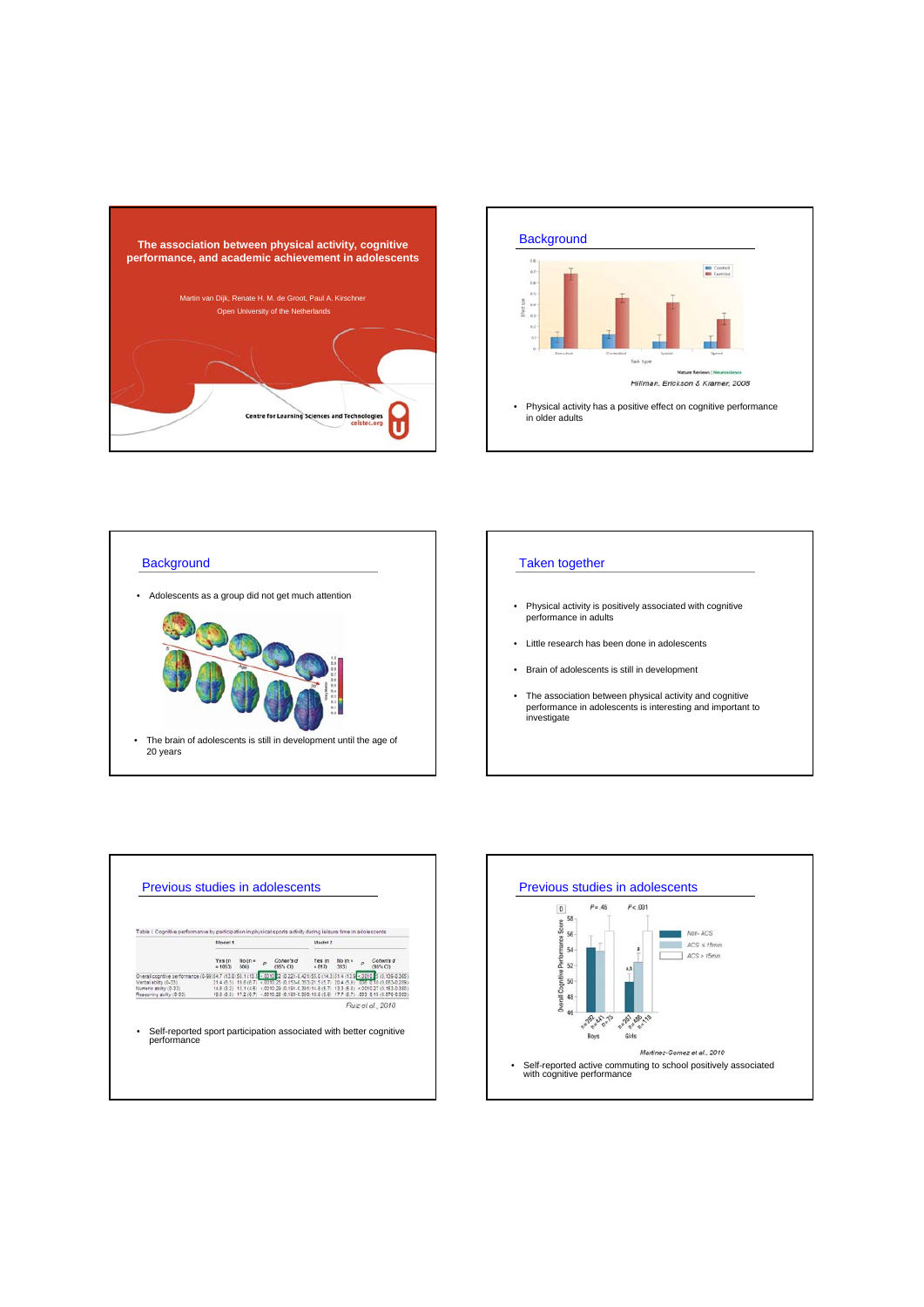

### Limitations previous research

- Not all studies measured physical activity objectively
- None of these studies include both cognitive performance and academic achievement
- No inclusion of other interesting variables (sleep duration, computer gaming and television viewing)
- Lack of other relevant outcomes (mood, self-esteem)
- No longitudinal perspective

## Research questions

- What is the effect of :
- Physical activity
- Commuting to school
- 
- Sleep duration Computer gaming and television viewing

#### On:

- Cognitive performance Academic achievement
- 
- Mood - Self-esteem

# Methods

- Longitudinal observational study
- 360 students, aged 12-17 years
- Universitary prepatory education level
- Secondary schools in Zuid-Limburg



### Independent variables

- Physical activity – Accelerometer – Self-reported questionnaire
- Sleep duration
- Computer gaming
- Television viewing